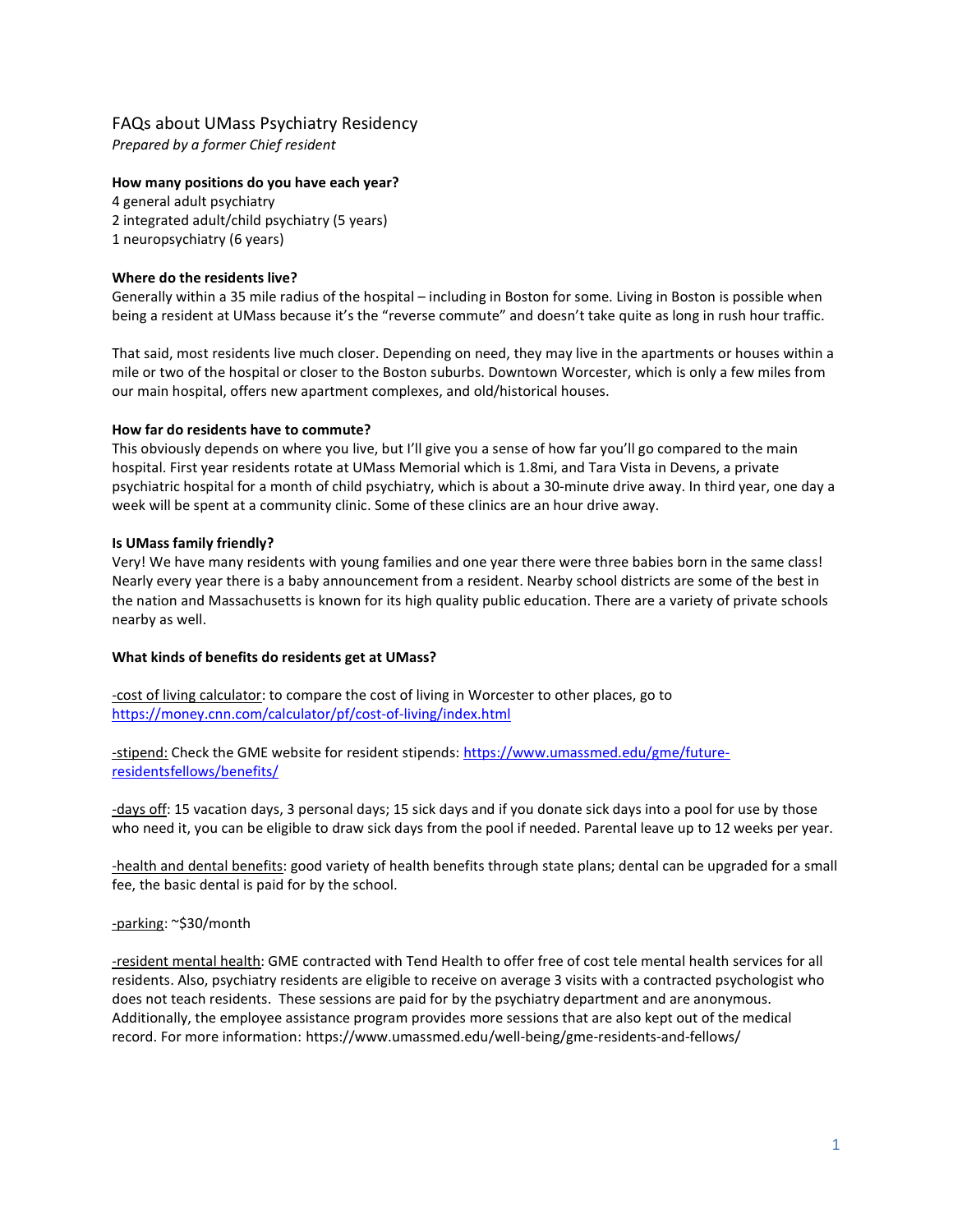-travel stipends/book fund: \$750/yr for professional costs. If presenting at a peer-reviewed conference, up to \$1000 cost reimbursement per year. 5 paid conference days per year starting in PGY2.

### What psychiatry fellowships are available at UMass?

3 child psychiatry fellows per year, 1 addiction psychiatry fellow, 1 forensic psychiatry fellow, and 1 neuropsychiatry fellow with an option to specialize in neurodevelopmental disorders

#### How much call do residents take?

This varies year-to-year, but typically a year is split using a ratio of 3 PGY2 : 2 PGY3 : 1 PGY4. Typically, PGY2s have 4 weeks of night float, and about 19 12-hour weekend call shifts; PGY3s have 2-3 weeks of night float and 10 12 hour weekend call shifts; PGY4s do about 1 week of night float and no weekend call shifts; Interns have 5 night float days and 5 weekend day shifts supervised by a senior resident.

#### What clinical rotations do residents do in their first year?

Adult track: 1 block inpatient medicine, 1 block of family medicine, 2 medicine electives, 2 neurology, 1 emergency medicine, 2 inpatient psychiatry, 1 neuropsychiatry, 1 child psychiatry, 1 Assessment rotation, and 1 block emergency mental health/ addiction inpatient consults.

Integrated Adult/Child track: 1 block inpatient family medicine, 1 pediatric elective, 1 pediatric genetics, 1 pediatric neurology, 1 adolescent medicine, 1 developmental and behavioral pediatrics/child protection service, 1 neuropsychiatry, 1 child psychiatry, 2 inpatient psychiatry, 1 adult neurology inpatient, 1 Assessment rotation, 1 block emergency mental health/ addiction inpatient consults

Neuropsychiatry track: 4 medicine electives (including: 1 Rheumatology/Immunology, and 1 genetics), 3 inpatient medicine, 1 neurology, 1 emergency medicine, 1 ICU, 1 emergency mental health services, 1 inpatient psychiatry, 1 neuropsychiatry

### What are didactics like at UMass?

We have a full day of didactics on Thursdays that are considered protected time (meaning you will have no clinical duties 8am - 5pm) during psychiatry service rotations. We have a weekly Clinical Neuroscience Seminar and a weekly Psychopharmacology Seminar for PGY1 and 2 years. We start psychotherapy lectures in PGY2 year. In PGY3 there are child psychiatry lectures and lectures on transition into practice. For all levels, there is a weekly Case Conference and Biological Psychiatry Seminar, which are taught by your peers, and guest discussants. We also attend weekly departmental grand rounds.

#### How diverse is the patient population at UMass?

Demographics: We see a wide variety of socioeconomic statuses and our inpatient units will take "free-care" patients, or patients without insurance (rare in Massachusetts!). We also see a variety of ethnicities as Worcester is home to many immigrant populations including Latino/a, Vietnamese, Ghanaian, Albanian, Iraqi, Bhutanese, and others. We see all ages as well.

Diagnosis: due to UMass being a tertiary care center and level 1 trauma center we often see somewhat more complex cases that may be more medically complicated in addition to the general population of individuals with psychiatric disorders. We see a well-rounded mix of most disorders here. We also see a larger number of individuals with Severe Mental Illness in some community sites in PGY3 year ranging from developmental disorders to severe psychosis.

#### What research opportunities are there at UMass? Is there any required research?

The only required "research" is a Quality Improvement project focusing on improving the residency or patient care.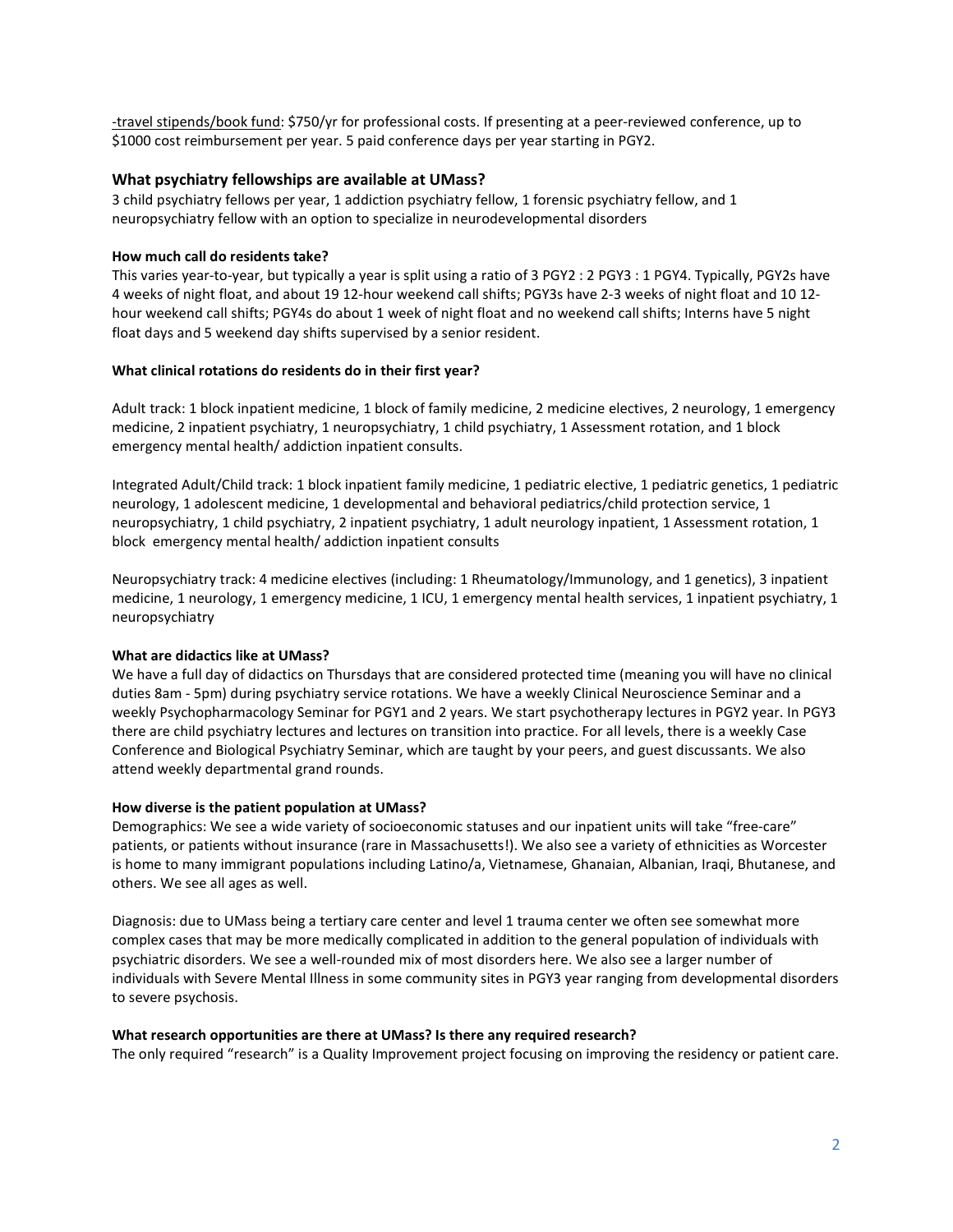However, if you wish to take advantage of residency to do more research, we have several large research centers that focus on pharmacology, mood disorders, psychosis, neurodevelopmental disorders, autism, addiction, neuromodulation, women's mental health, and psychosocial rehabilitation.

## What is unique about UMass psychiatry training?

We have a wide range of clinical expertise. We have an emphasis on public sector, neuropsychiatry, and community psychiatry, transitional age youth/college age youth, addiction psychiatry, medically complex inpatients, treatment-resistant depression and bipolar disorder, neurodevelopmental disorders, women's mental health, new onset psychosis, and many other areas. Neuropsychiatry plays a major role in the department.

The program's culture is collaborative. The training directors strive to individualize the training experience as much as possible, by creating specialty tracks, electives, and opportunities based on a resident's interest.

Our faculty is approachable, residents feel comfortable reaching out to them for just about any subject. Mentorship is valued in the department.

## What are the weaknesses of the curriculum at UMass?

An underrepresented area of practice that we don't see much is eating disorders because there is a specialty eating disorders hospital close to Boston. Residents interested in this topic have done electives in Boston. Another area we are working to expand is LGBTQ+ mental health. When weaknesses are identified, they tend to be addressed quickly.

## Do residents feel they have good work/life balance? Are residents happy? Are they collegial with each other?

The residents here are pretty happy. While all physicians strive for better work/life balance, we work together as much as possible and the program is responsive to our requests. We have a yearly residency retreat that is funded by the program. The residents have instituted quarterly outings for seasonal fun (Beach retreat, Fall leaf excursion, Ski trip, etc) as well as spontaneous get togethers. We have had (before COVID) a picnic for all faculty and residents in July.

## Are there minimum Board scores required for consideration as an applicant?

The program conducts a holistic application review when considering applicants. There are no minimum Board scores required.

## What do you look for in an applicant?

At UMass we value intellectual curiosity, teamwork, collaboration, compassion, and service. We look to recruit a diverse group of residents who will be invested in their education and will utilize the resources that UMass has to offer for their professional and personal growth.

## Are there moonlighting opportunities?

YES! Residents can moonlight once they have their full medical license in their PGY-3 and above. There are several in-house opportunities, with malpractice insurance coverage by the institution. There are outside opportunities for which the resident must have their own malpractice insurance.

## How do residents perform on board exams/PRITE?

Our residents do well above the mean on the PRITE exam, especially in the Neurosciences category. We have an excellent Board passage rate.